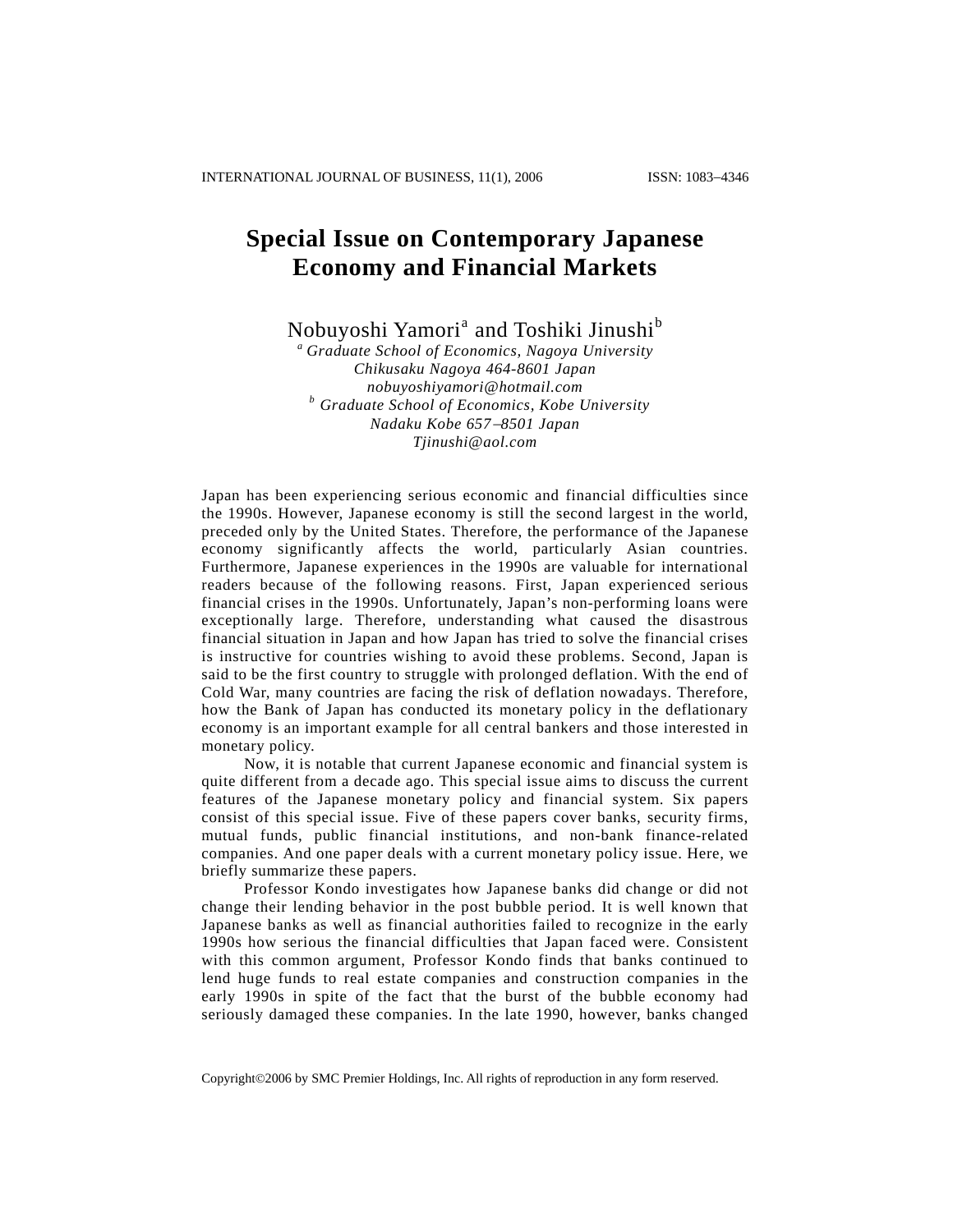their lending behaviors and decreased loans to such financially troubled firms. This paper provides an evidence to show the sluggish response of Japanese banks to the burst of the bubble economy.

Professors Harimaya and Okuyama investigate how the cost efficiency of Japanese securities firms changed during the financial reform from 1999 to 2002. Their paper is unique in terms of the following reasons. First, they consider not only traditional securities companies, but also the online securities companies, which employ a quite different business model from traditional ones. Second, they estimate cost functions by using an advanced statistical technique. Namely, the generalized translog cost function, which can take zero outputs into consideration, is used. Third, as their sample period is the time that so-called Japanese Financial Big Bang was conducted, their research can shed light on the effect of this Big Bang reform on efficiency of securities companies. The paper finds that the economy of scale was observed for online firms, while it was only weakly observed for major firms. Also, about half of the online firms enjoyed product-specific economies of scale in terms of brokerage commissions.

Professor Fujiwara investigates the efficiency of the mutual funds. In the United States and European countries, so-called closed-end fund puzzle has often been observed. Unfortunately, as Japan prohibited the closed-end fund until 1998, there are few studies on the closed-end fund puzzle in the Japanese financial market. Professor Fujiwara overcomes this data unavailability by considering an Exchange Traded Fund (namely, the Nikkei 300 ETF). First, he finds that Japanese ETF's share price was sometimes significantly different from its fundamental value. Second, he finds that the non-arbitrage condition was not satisfied regarding the Nikkei 300 ETF. Finally, he suggests that the Investor Sentiment Hypothesis is consistent with the Japanese data.

One feature of Japanese financial system is the fact that public financial institutions play an important role. However, public financial institutions are criticized because of their inefficiency and their privileges as government institutions. Currently, the Koizumi Cabinet is making efforts to reform the public financial systems. In this issue, Professor Nishigaki discusses the recent reform of public financial institutions. He first explains the features of the traditional public financial system and its problems. Then he provides an analysis on the fundamental reform in 2001. Although he agrees that the 2001 reform was remarkable in terms of improving efficiencies and transparency regarding the public financial system, he maintains that there remain many issues to be solved. Particularly, he points out that although the change from direct loans to credit enhancing as a tool of public financial system is desirable, low ability of Japanese banks to screen potential borrowers and huge government debts will be obstacles in promoting this change.

Professors Uesugi and Yamashiro investigate the role that general trading companies (Sogo Shosha in Japanese) play in small business finance. They point out that, although banks have dominated Japanese financial activities, general trading companies hold significant amount of loans to small firms in